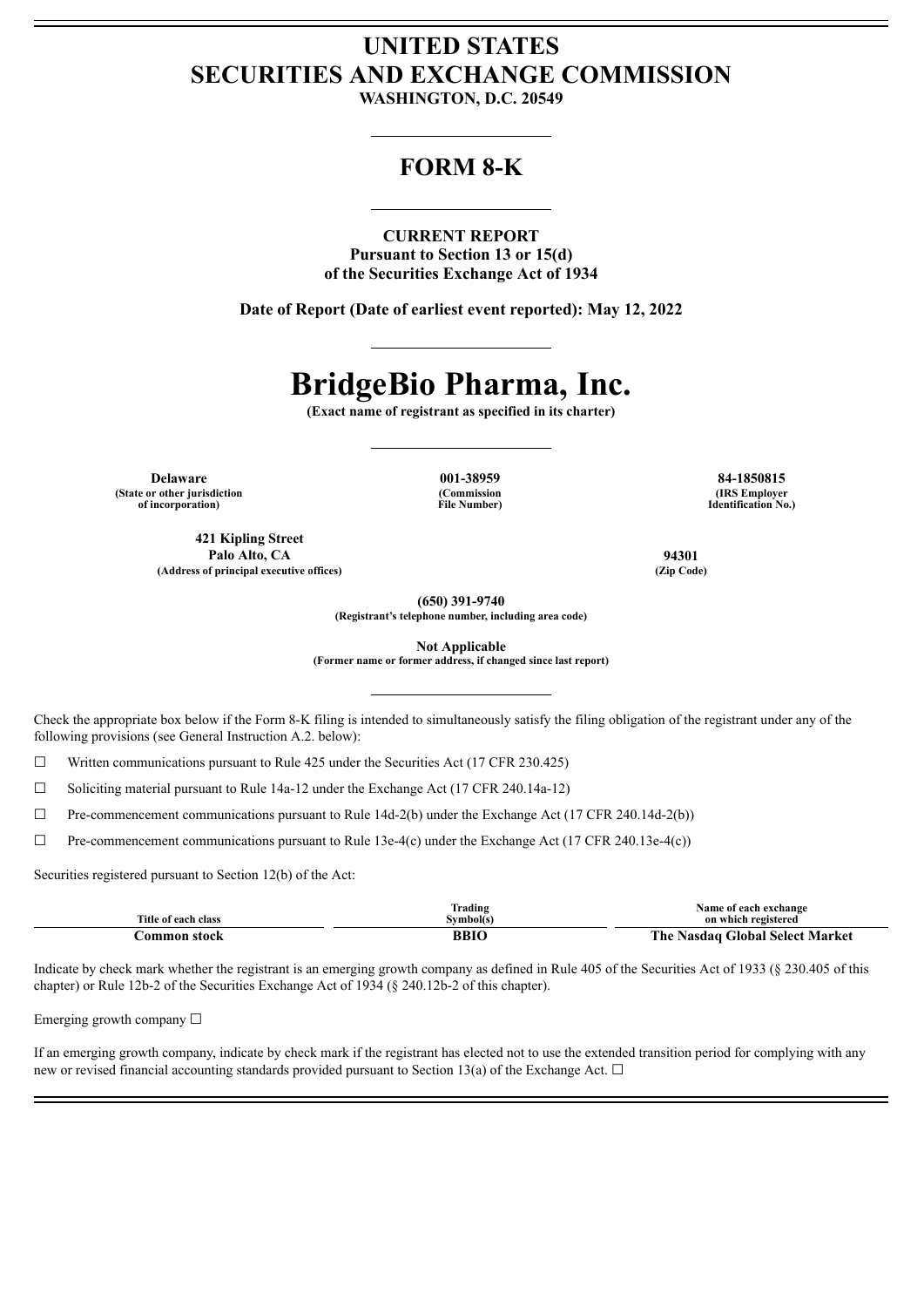#### **Item 1.01. Entry into a Material Definitive Agreement.**

On May 12, 2022, BridgeBio Pharma, Inc. ("BridgeBio" or the "Company") entered into a First Amendment to Loan and Security Agreement (the "First Amendment"), by and among (i) U.S. Bank National Association, in its capacity as administrative agent (in such capacity, the "Administrative Agent") and collateral agent (in such capacity, the "Collateral Agent"), (ii) the certain lenders party thereto (the "Lenders"), (iii) the Company, as a borrower, and (iv) certain subsidiaries of the Company, as guarantors (the "Guarantors"), pursuant to which the parties thereto have agreed to amend the Loan and Security Agreement, dated as of November 17, 2021 (the "Original Loan Agreement", and as amended by the First Amendment, the "Amended Loan Agreement"), by and among the Company, Guarantors, Lenders, the Administrative Agent and the Collateral Agent.

Pursuant to the terms and conditions of the First Amendment, the parties thereto have agreed to, among other things: (1) permit the sale of a certain priority review voucher issued by the U.S. Food and Drug Administration ("FDA"); (2) permit generally future disposition of other priority review vouchers; (3) reduce the aggregate amount of tranche 2 advances (the "Tranche 2 Advance") that may be made available to the Company from \$300,000,000 to \$100,000,000 and modify certain conditions to the availability thereof; (4) amend the amortization payments such that the entire principal balance of the term loan advances is due and payable at maturity or early termination; and (5) modify the terms and conditions governing as to when certain entities into which the Company or the Guarantor has made investments will be required to become guarantors under the Amended Loan Agreement.

Other terms of the Amended Loan Agreement remain generally identical to those under the Original Loan Agreement.

The above description of the material terms of the First Amendment does not purport to be complete and is qualified in its entirety by reference to the full text of the First Amendment, which will be filed, with confidential terms redacted, as an exhibit to the Company's Quarterly Report on Form 10-Q for the period ending on June 30, 2022.

On May 13, 2022, the Company issued a press release regarding the above transactions, which is attached hereto as Exhibit 99.1 and incorporated herein by reference.

#### Item 2.03. Creation of a Direct Financial Obligation or an Obligation under an Off-Balance Sheet Arrangement of a Registrant.

The information set forth above in Item 1.01 of this Current Report on Form 8-K regarding the Company financial obligations under the First Amendment and the Amended Loan Agreement is incorporated into this Item 2.03 by reference.

#### **Item 8.01. Other Events.**

#### *Pediatric Review Voucher Sale*

On May 13, 2022, the Company announced that it has entered into a definitive agreement to sell the rare disease pediatric review voucher to an undisclosed buyer for \$110.0 million. The Company received the voucher in February 2021 under an FDA program intended to encourage the development of treatments for rare pediatric diseases. BridgeBio was awarded the voucher when its affiliate, Origin Biosciences, Inc., received approval of NULIBRY™ (fosdenopterin) for injection as the first therapy to reduce the risk of mortality in patients with molybdenum cofactor deficiency Type A. The sale is subject to customary closing conditions and is expected to occur following the expiration of applicable U.S. antitrust clearance requirements.

On May 13, 2022, the Company issued a press release regarding the above transaction, which is attached hereto as Exhibit 99.1 and incorporated herein by reference.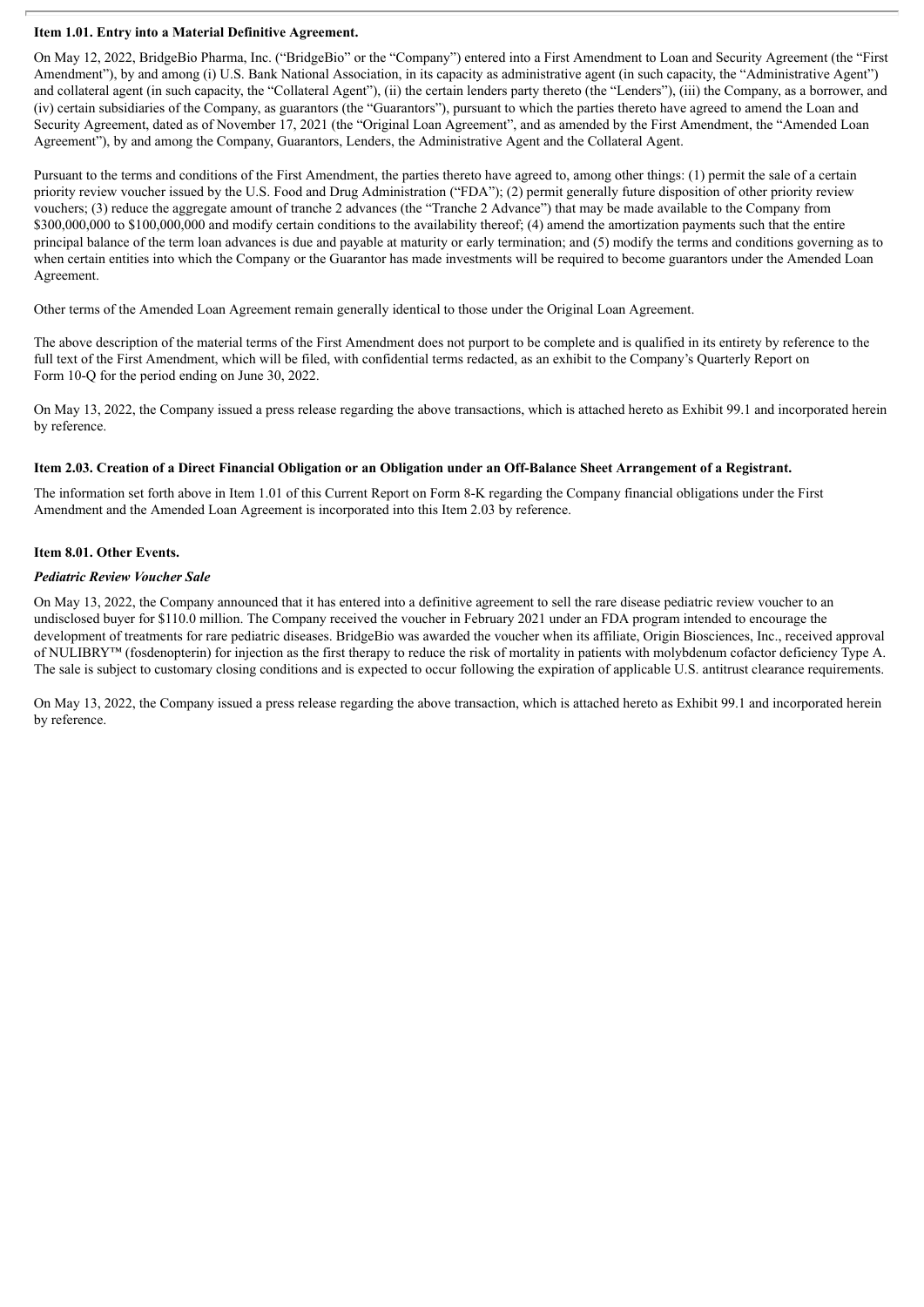#### *Recent Developments*

*Updated Results from Phase 2 Open-label Extension Study of Acoramidis in Transthyretin Amyloid Cardiomyopathy*

On April 3, 2022, the Company announced updated data from its ongoing Phase 2 open-label extension (OLE) study of acoramidis (AG10) in patients with symptomatic transthyretin (TTR) amyloid cardiomyopathy (ATTR-CM). An interim analysis of the ongoing Phase 2 OLE study was completed based on available data through August 31, 2021. This corresponds to a median of 38 months since Phase 2 enrollment in the first half of 2018 and 35 months of continuous acoramidis treatment in the OLE. The data demonstrated:

- 31 of 47 participants remained in the OLE study; of the 16 discontinuations, adverse events (AEs) with an outcome of death, cardiac transplant or transition to hospice were reported for 11 participants
- Acoramidis remained generally well-tolerated with a pattern of AEs consistent with underlying disease, progression of disease, concurrent illnesses, and age of participants. No safety signals of clinical concern were identified
- Acoramidis demonstrated near-complete TTR stabilization. Serum TTR levels were sustainably increased from baseline, with mean concentration rising from 21.55 mg/dL at baseline to 30.06 mg/dL at Month 30 (+41%). Near-complete stabilization was verified using established *ex vivo* assays with mean stabilization of  $102.5 \pm 8.9\%$  at Month 30
- Median N-terminal Pro-brain natriuretic peptide (NT-ProBNP) were stable or improving in study participants. At Month 30, median change from baseline in NT-proBNP was -437 pg/mL (interquartile range: -950, 316). 68% of participants with available samples at Month 30 (15/22) had NT-proBNP levels below their baseline, suggesting an improvement in their heart failure severity

The Phase 2 OLE data continue to suggest long-term tolerability of acoramidis in ATTR-CM patients and a stabilization of disease progression in treated participants.

#### *Phase 2 Data for Limb-girdle Muscular Dystrophy Type 2i*

On March 14, 2022, the Company announced positive data from the Phase 2 study of BBP-418 in patients with limb-girdle muscular dystrophy type 2i (LGMD2i). Based on the data observed after 90 and 180 days of treatment, BridgeBio observed:

- Participants showed an average 0.21 or 43% increase in the ratio of glycosylated αDG to total αDG, signifying that the oral therapy has the potential to address both the root cause of LGMD2i and drive functional improvements for patients
- Participants showed statistically significant declines in all cohorts for CK, of 70% at day 90 for all cohorts and 77% at day 180 for cohorts 1 and 2. 11 of 12 participants received at least 50% reduction in CK with 75% of participants reaching 2x the normal range, suggesting a reduction in muscle breakdown
- All cohorts demonstrated a 0.08 m/sec (3%) increase in 10MWT velocity at day 90 and 0.12 m/sec (4%) increase at day 180 for cohorts 1 and 2. This result is encouraging in correlating the positive biomarker changes to potential clinical outcomes
- The 10MWTs were measured at six months and compare favorably to natural history data where the same patients demonstrated a decline of 0.12 m/sec in the 10MWT in the 6-months prior to enrollment in the Phase 2 study
- BBP-418 was well-tolerated across a wide range of dose levels with no treatment-related serious adverse events, dose limiting toxicities or discontinuations observed

BridgeBio plans to engage with regulatory health bodies in 2022 to discuss potential paths to approval and subsequently intends to initiate a Phase 3 clinical trial.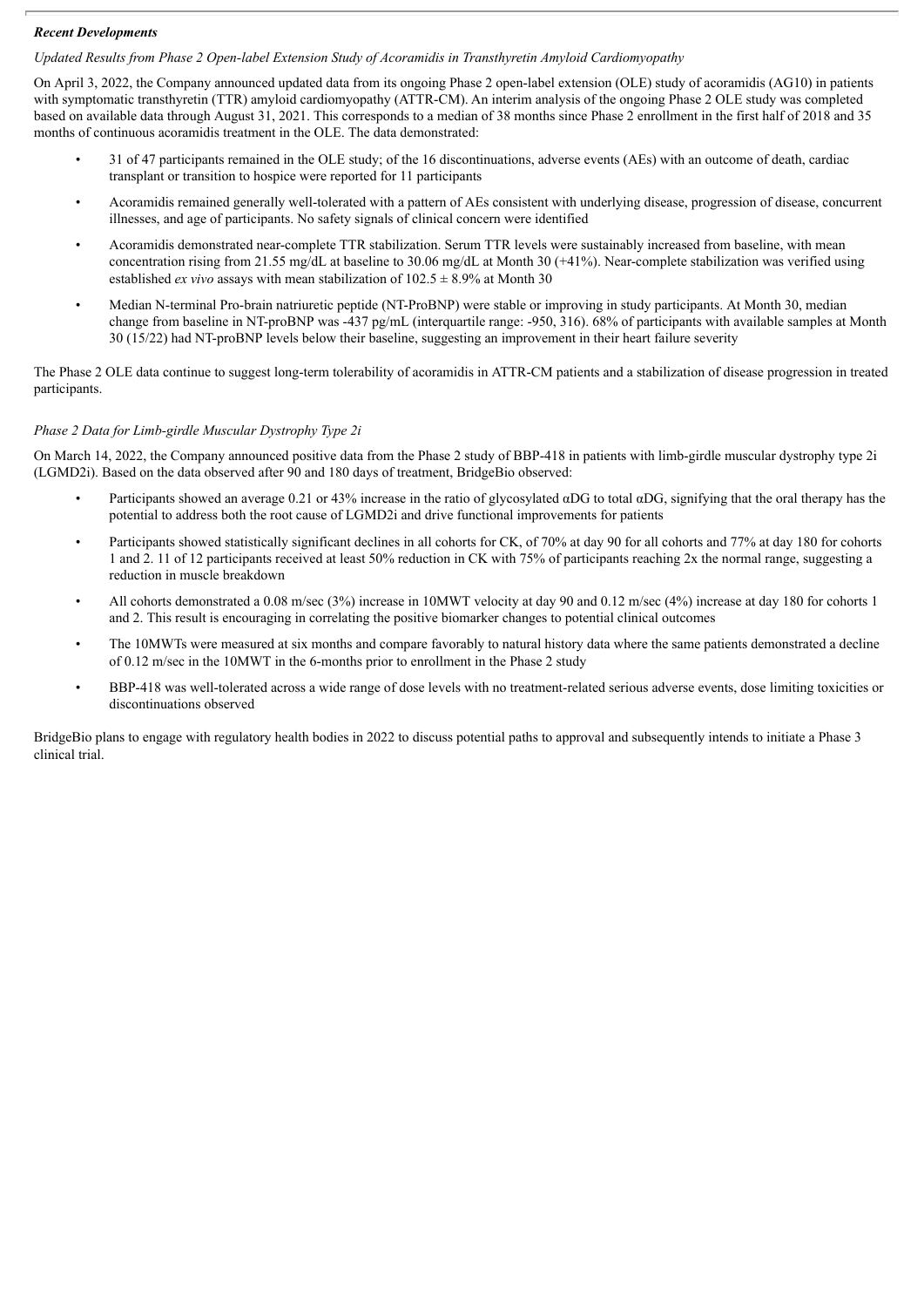#### **Item 9.01. Financial Statements and Exhibits.**

**(d) Exhibits.**

| Exhibit<br>Number | <b>Description</b>                                                           |
|-------------------|------------------------------------------------------------------------------|
| 99.1              | Press Release dated May 13, 2022, furnished herewith                         |
| 104               | Cover Page Interactive Data File (embedded within the Inline XBRL document). |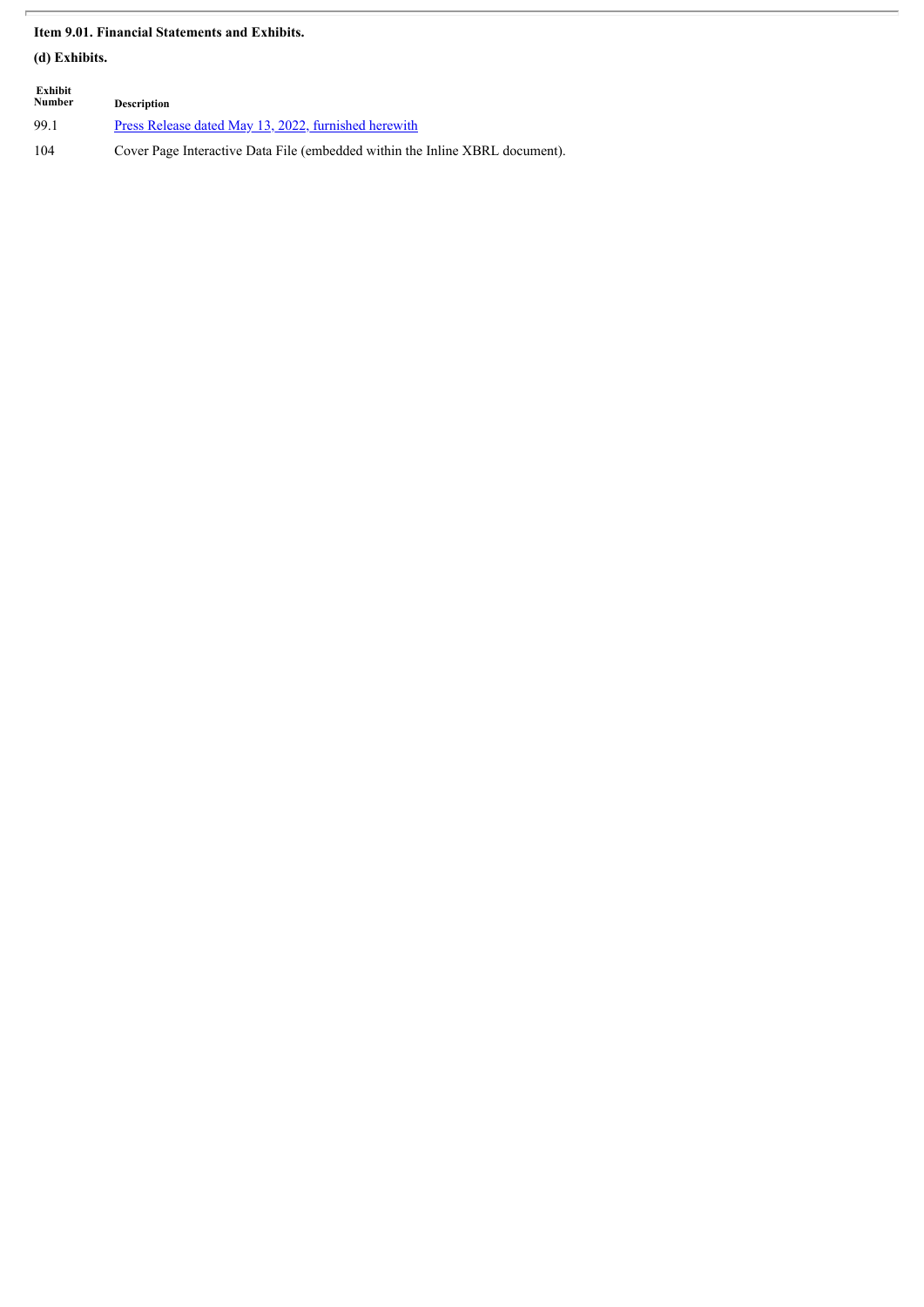#### **SIGNATURES**

Pursuant to the requirements of the Securities Exchange Act of 1934, the registrant has duly caused this report to be signed on its behalf by the undersigned hereunto duly authorized.

BridgeBio Pharma, Inc.

Date: May 18, 2022 /s/ Brian C. Stephenson

Brian C. Stephenson Chief Financial Officer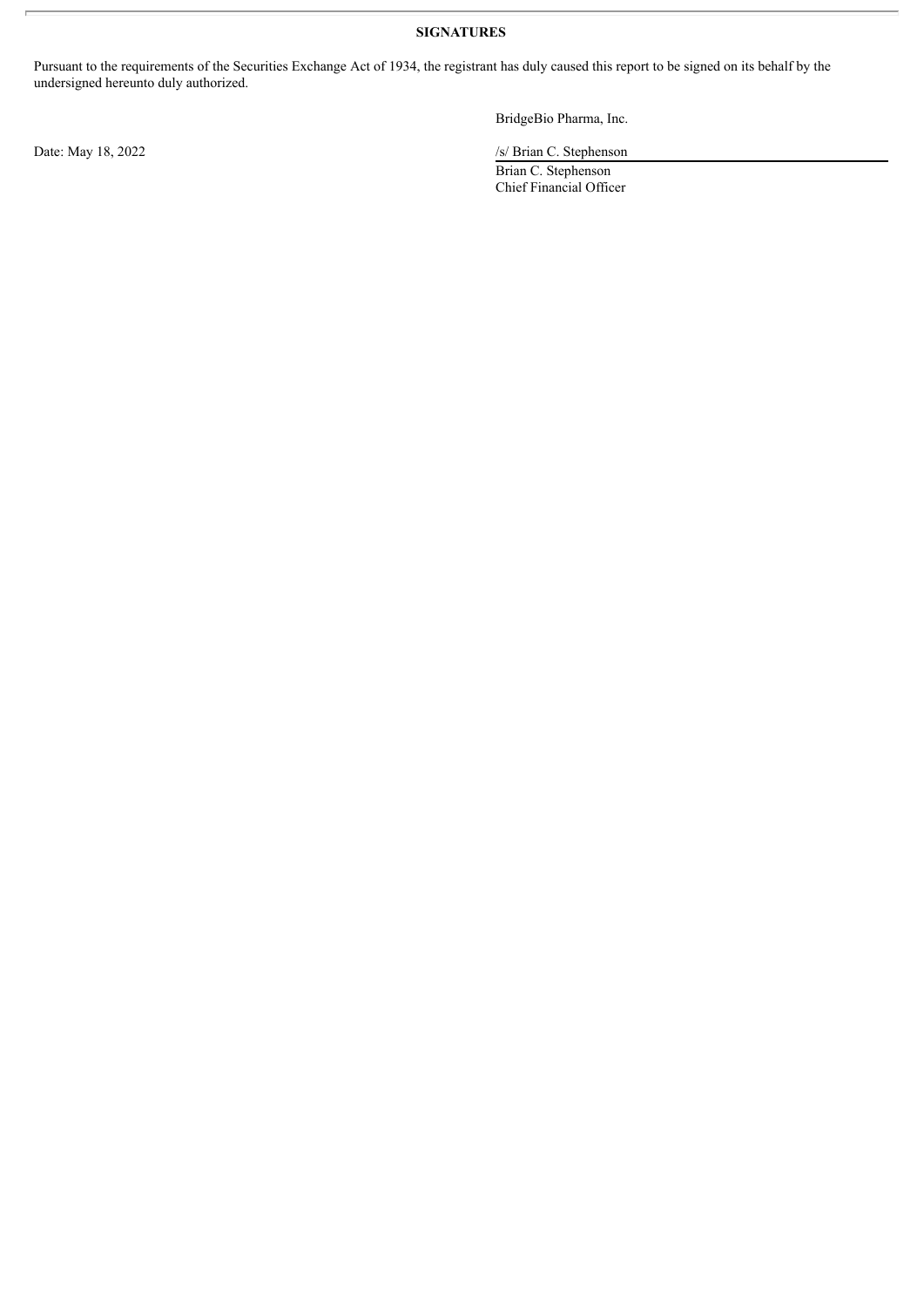#### <span id="page-5-0"></span>BridgeBio Pharma Sells Rare Pediatric Disease Priority Review Voucher for \$110 Million and Defers Principal Payment on Senior Debt by Two **Years**

-Entered into a definitive agreement to sell the rare pediatric disease Priority Review Voucher (PRV) it obtained in February 2021 for \$110 million

#### **-***Secured a two-year extension of interest-only period on its existing senior secured credit facility*

**PALO ALTO, CA – May 13, 2022 —** BridgeBio Pharma, Inc. (Nasdaq: BBIO) (BridgeBio), a commercial-stage biopharmaceutical company focused on genetic diseases and cancers, announced today that it has entered into a definitive agreement with an undisclosed purchaser to sell its PRV for \$110 million.

The Company received the voucher in February 2021 under a U.S. Food and Drug Administration (FDA) program intended to encourage the development of treatments for rare pediatric diseases. BridgeBio was awarded the voucher when its affiliate. Origin Biosciences Inc., received approval of NULIBRY™ (fosdenopterin) for injection as the first therapy to reduce the risk of mortality in patients with molybdenum cofactor deficiency (MoCD) Type A. The sale is subject to customary closing conditions and is expected to occur following the expiration of applicable U.S. antitrust clearance requirements.

In connection with the PRV sale, BridgeBio has executed an amendment to its existing senior secured credit facility, extending the interest-only period by two years and principal repayment to November 17, 2026. The Company received consent for the PRV sale from its lenders with all proceeds retained by BridgeBio. BridgeBio retains access to up to \$100 million in delayed debt draws through year end 2022, subject to certain conditions. The amendment was approved unanimously by existing lenders in the syndicate without adjusting pricing and without imposing financial covenants.

"The sale of this voucher will help us advance our pipeline of drug development programs targeting genetic diseases and cancers," said Brian Stephenson, Ph.D., CFA, BridgeBio's Chief Financial Officer. "We believe this deal, coupled with our amended loan agreement, offers us the opportunity to read out more data within the duration of our debt and advance meaningful medicines to patients in need in the years to come."

#### **About BridgeBio Pharma, Inc.**

BridgeBio Pharma, Inc. (BridgeBio) is a commercial-stage biopharmaceutical company founded to discover, create, test and deliver transformative medicines to treat patients who suffer from genetic diseases and cancers with clear genetic drivers. BridgeBio's pipeline of development programs ranges from early science to advanced clinical trials. BridgeBio was founded in 2015 and its team of experienced drug discoverers, developers and innovators are committed to applying advances in genetic medicine to help patients as quickly as possible. For more information visit **bridgebio.com** and follow us on **LinkedIn** and **Twitter**.